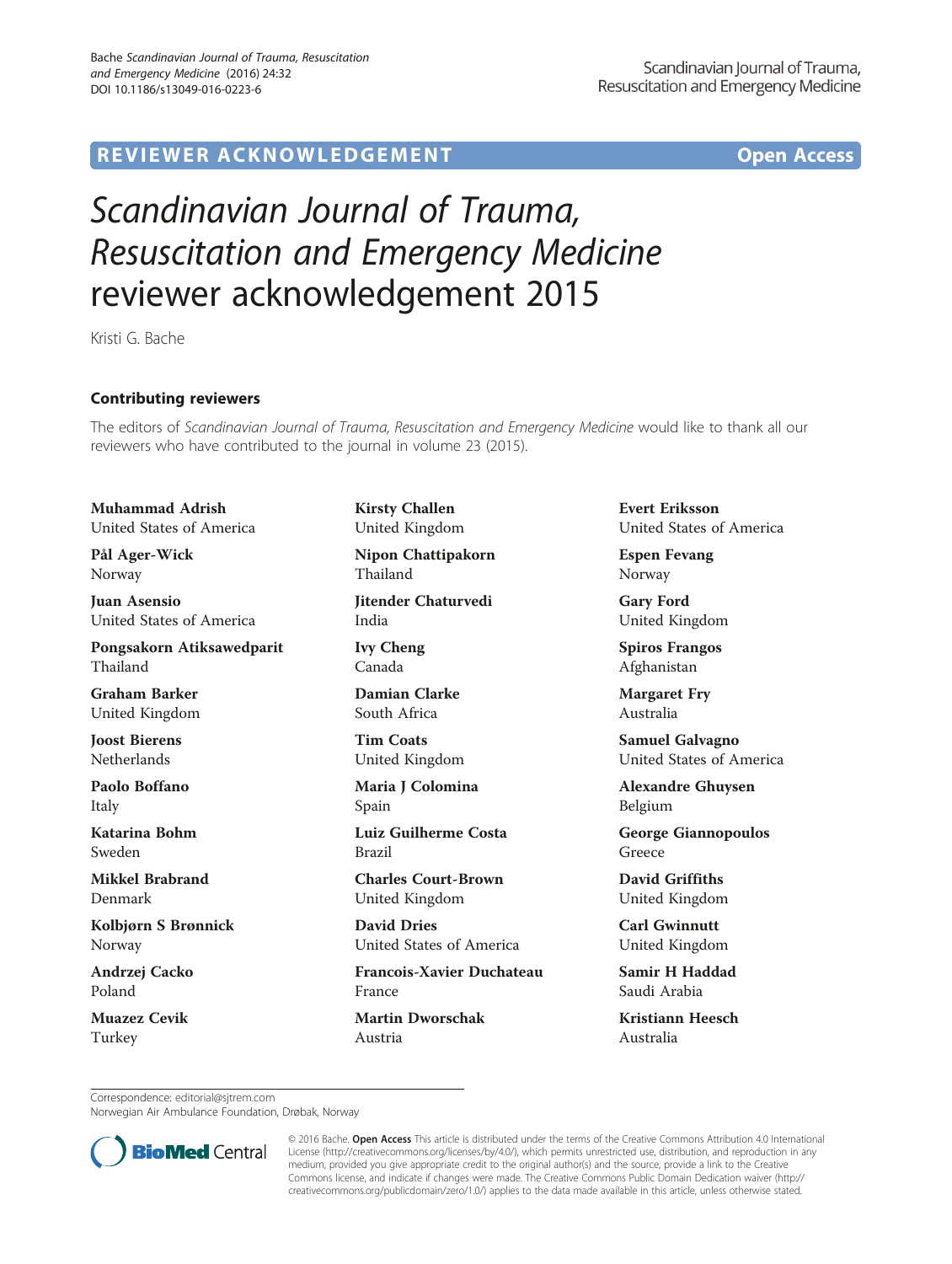Johan Herlitz Sweden

Lars Jacobsen Norway

Hwan Jun Jae Korea, South

Marcin Jaracz Poland

Iosifina Karmaniolou Greece

Jeffry Kashuk United States of America

Marius Keel Switzerland

Kyuseok Kim Korea, Republic Of

Firas Kobeissy Lebanon

Antti Koivusalo Finland

Rudolph Koster Netherlands

Jinn-Rung Kuo Taiwan

Jouni Kurola Finland

Lionel Lamhaut France

Mark Lehnert Germany

Ari Leppaniemi Finland

Chun Lim United States of America

Gitte Linderoth Denmark

Anne Lippert Denmark

Andrew Lockey United Kingdom

Sigbjørn Løes Norway

Trine Madsen Denmark

Ronald Maier United States of America

Ajai Malhotra United States of America

Aidan Marsh United Kingdom

Tara McMorrow Ireland

Carl Mcqueen United Kingdom

Jane McVicar United Kingdom

Terje Meling Norway

Bruno Meloni Australia

Pavel Michalek Czech Republic

Timothy Miller United States of America

Biswadev Mitra Australia

Patrick Murphy United Kingdom

Yih Yng NG Singapore

Alexander Olaussen Australia

Peter Paal Austria

Cameron Palmer Australia

Michael Pasquale United States of America

Tommaso Pellis Italy

Thomas Rea United States of America

Kristina Rehm United States of America Marius Rehn Norway

Giuseppe Ristagno Italy

Lindsetmo Rolv-Ole United States of America

Kurt Ruetzler United States Minor Outlying Islands

John Santamaria Australia

Danielle Sartorius Switzerland

Thomas Scalea United States of America

Thomas Andersen Schmidt Denmark

Herbert Schöchl Austria

David Skinner South Africa

David Smekal Sweden

Sanju Sobnach South Africa

Stephen Sollid Norway

Kjetil Soreide Norway

Eldar Soreide Norway

Philip Stahel United Kingdom

Giacomo Strapazzon Italy

Manuel Florian Struck Germany

Jose Suarez United States of America

Geir Arne Sunde Norway

Srinivas Susarla United States of America